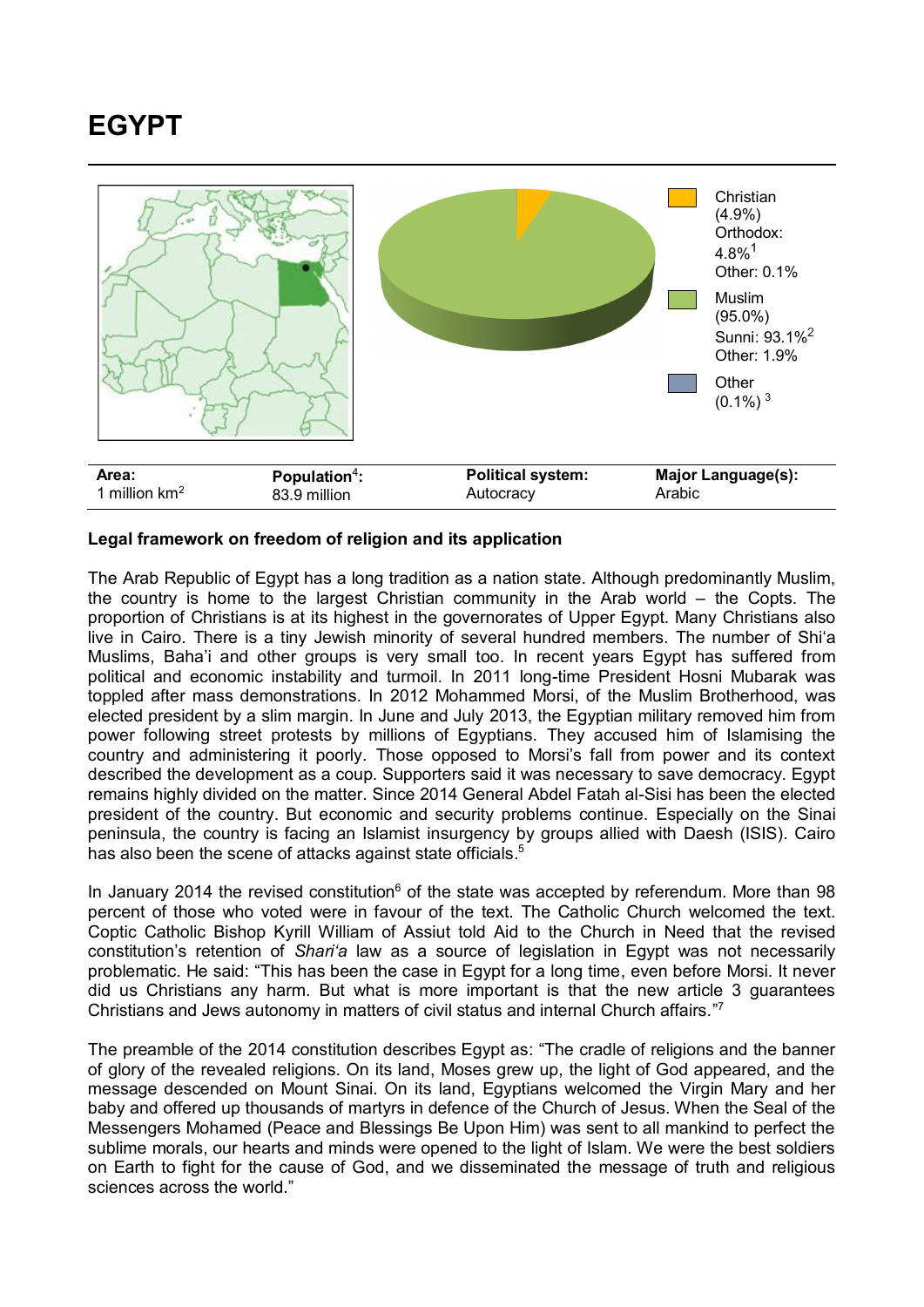According to article 2, "Islam is the religion of the state and Arabic is its official language. The principles of Islamic *Shari'a* are the principal source of legislation." The preamble specifies that "The reference for interpretation thereof is the relevant texts in the collected rulings of the Supreme Constitutional Court." Article 3 states: "The principles of the laws of Egyptian Christians and Jews are the main source of laws regulating their personal status, religious affairs, and selection of spiritual leaders."

Article 7 protects Al-Azhar University as the most important Sunni institution of Islamic teaching. "Al-Azhar is an independent scientific Islamic institution, with exclusive competence over its own affairs. It is the main authority for religious sciences, and Islamic affairs. It is responsible for preaching Islam and disseminating the religious sciences and the Arabic language in Egypt and the world."

Article 53 declares: "Citizens are equal before the law, possess equal rights and public duties, and may not be discriminated against on the basis of religion, belief, sex, origin, race, colour, language, disability, social class, political or geographical affiliation, or for any other reason". Article 64 states: "Freedom of belief is absolute. The freedom of practising religious rituals and establishing places of worship for the followers of revealed religions is a right organised by law." According to article 74, "No political activity may be exercised or political parties formed on the basis of religion, or discrimination based on sex, origin, sect or geographic location."

And article 244 states: "The state grants youth, Christians, persons with disability and expatriate Egyptians appropriate representation in the first House of Representatives to be elected after this Constitution is adopted, in the manner specified by law." Under article 98 (f) the penal code, denigrating religions, promoting extremist thoughts with the aim of inciting strife, demeaning any of the "divine religions" and harming national unity carry penalties ranging from six months' to five years' imprisonment.<sup>8</sup>

Although religious conversion is not prohibited by law, in practice the government does not recognise conversion from Islam, and Muslim-born citizens who leave Islam for another religion may not change the religion entry on their identity cards.<sup>9</sup> The law does not recognise the Baha'i Faith or its religious laws and bans Baha'i institutions and community activities. Baha'is do not have recourse to civil law for personal status matters. The same applies to Jehovah's Witnesses.<sup>10</sup>

When former General al-Sisi took his oath as Egypt's new President in June 2014, he paid tribute to the role of the Coptic Church in Egypt both in terms of the past and the present. Reporting on al-Sisi's speech, Coptic Catholic Bishop Antonios Aziz Mina of Giza, stated: "The new President said the Church has played an important role in Egypt's history and has made undeniable contributions to safeguard national unity, facing those who fomented conflicts among the Egyptian people. [He] also said that the Church, together with the Sunni University of al-Azhar, can give a valuable contribution to free religious speech from the exploitation it has suffered in recent years."<sup>11</sup>

The Catholic Church welcomed the election of al-Sisi. Bishop Adel Zaky, head of the Roman Catholic Christians in Egypt, said: "Sisi is the right man at the right time. His victory gives us Christians security and a perspective for the future. Better times are coming."<sup>12</sup> The former commander-in-chief of the Egyptian armed forces was elected with more than 93 percent of the votes.<sup>13</sup>

## **Incidents**

Ehab Karam, a Coptic dentist, was killed in September 2014 in the province of Assiut, Upper Egypt, after he was abducted by unknown persons, probably for ransom. Karam had been stopped by the kidnappers while he was going home; he was a dentist in the town of el-Badari.<sup>14</sup>

In October 2014, Ahmed Harqan, an atheist, stated that police had detained, beaten, and interrogated him. Harqan and his wife had fled to a police station in Alexandria after a mob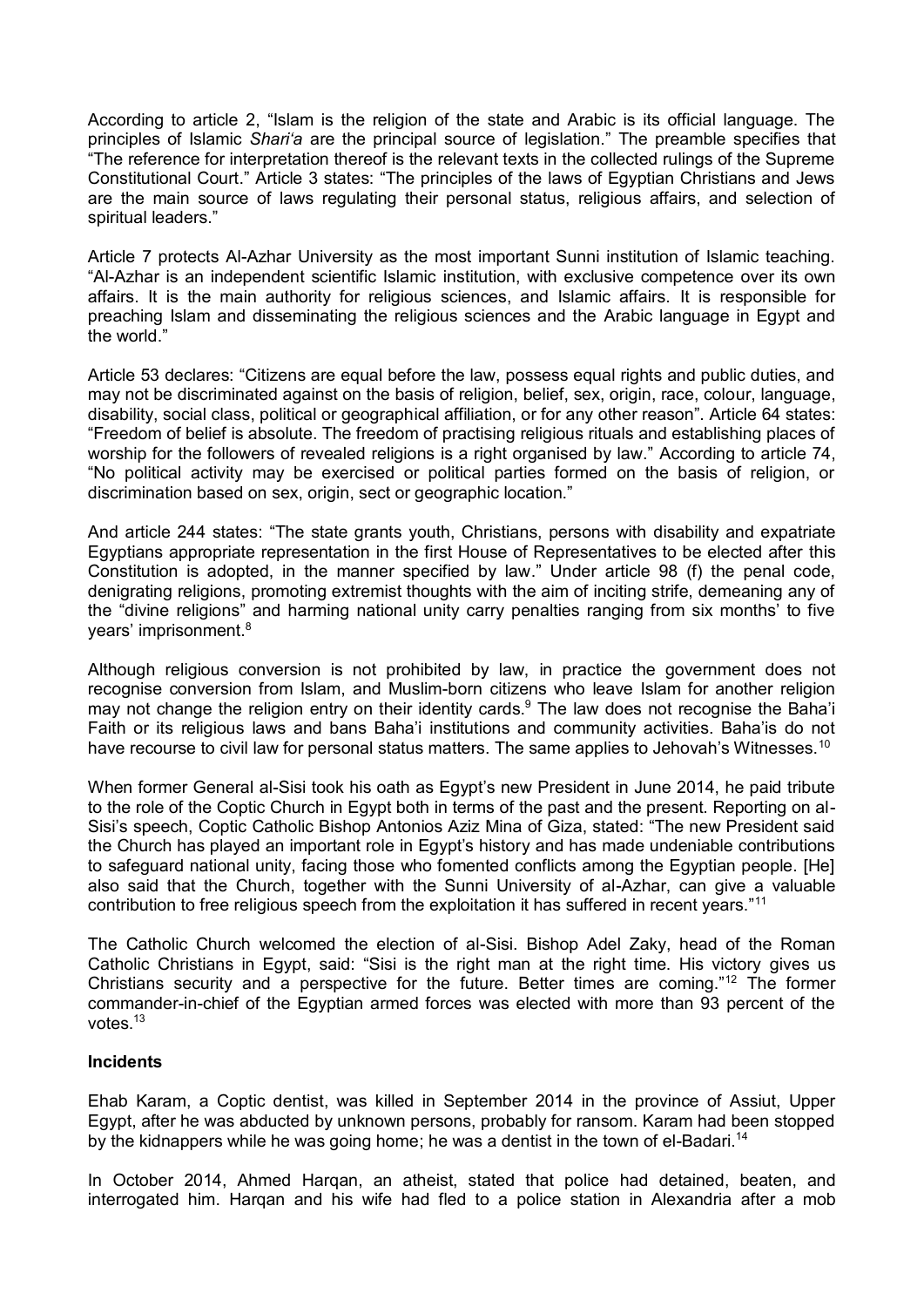threatened them with violence. Five days earlier, Harqan had discussed his atheist beliefs on a widely-viewed television talk show. According to Harqan, the police questioned them about their religious convictions and called them apostates. On 26<sup>th</sup> October, the public prosecutor ordered the investigation of a defamation of religion complaint filed against Harqan by a group of lawyers for statements he made during the talk show.<sup>15</sup>

In October 2014 in the Egyptian village of al-Qusiya, 50 km from Assiut, members of Coptic families were forced to barricade themselves in a house after a gang of extortionists had attacked them for not paying "taxes" imposed on them by a Muslim clan. The Coptic Watani network reported that at least 20 complaints lodged with the local police after similar cases had fallen on deaf ears. The scourge of "taxes" imposed on Copt family groups by Muslim extortionists is becoming a cause for concern in Assiut, in the Upper Nile.<sup>16</sup>

According to information given to the local media by Copt Christian Mina Thabet, a member of Maspero Youth Union and founder of the Peoples Party in December 2014, in the Minya governorate alone the amount of money paid for the release of kidnapped Christians since January 2011 is now more than 120 million Egyptian pounds (equivalent to 16 million Euro). Mina Thabet stated he thought criminals who attack Copt Christians are protected by the bureaucratic apparatus which is meant to guarantee security. It was reported that corruption explains at least in part the lack of police reaction to this criminal activity.<sup>17</sup>

In December 2014 Islamist websites warned Muslims to refrain from any form of participation, even indirectly, in the Christmas celebrations. The sites attacked Muslims who give their best wishes to their Christian neighbours at Christmas. In the Islamist blogosphere there have also been death threats and incitement to organise attacks against churches during the busy Christmas liturgical celebrations. In response, prominent Egyptian Muslims took a stance against the threats.<sup>18</sup>

In January 2015 at least three Christian Copts – including a 10-year-old child – were among the victims of the clashes in Cairo and other Egyptian cities on the occasion of the fourth anniversary of the end of President Hosni Mubarak's long regime. Local sources claim that, during the riots, shots were fired at the church of St Raphael the Archangel in Maadi. Egyptian media said 18 died and more than 50 were wounded.<sup>19</sup>

In February 2015 the first Catholic Church on the Sinai Peninsula was consecrated at Sharm el-Sheikh. Aid to the Church in Need contributed to its construction.<sup>20</sup> Coptic Catholic Bishop Makarios of Ismailia, to whose diocese Sharm el-Sheikh belongs, said at the consecration ceremony: "This is a great day of joy for Catholics in Egypt." 21

A video of the decapitation of 21 Egyptian Copts kidnapped in Libya at the beginning of January 2015 was put online by jihadist websites in February 2015. Daesh took responsibility. In retaliation, Egyptian Air Force planes attacked and bombed jihadist positions in Libya, mainly in the area of Derna. "Revenge for Egyptian blood" – says a statement issued by Egyptian armed forces regarding raids in Libyan territory  $-$  "is an absolute right and will be implemented." Egypt's presidency announced seven days of national mourning for the 21 murdered Copts.<sup>22</sup>

In March 2015 the Coptic Catholic Church of Kafr el-Dawar, dedicated to the Virgin Mary and officiated by the Franciscan fathers, was attacked in the early hours of the morning by armed men who used an explosive device against the place of worship and wounded two policemen guarding the building.<sup>23</sup>

In March 2015 Abel Hai Azab, Dean of the University of Al-Azhar, announced that the institute would open its doors to Christian doctors and professors within the five hospitals connected to the medical school of the Islamic university.<sup>24</sup>

In March 2015 the Egyptian Court of Appeal confirmed a five-year jail sentence in the case of preacher Ahmed Mahmoud, also known as Abu Islam. He was convicted for having torn the pages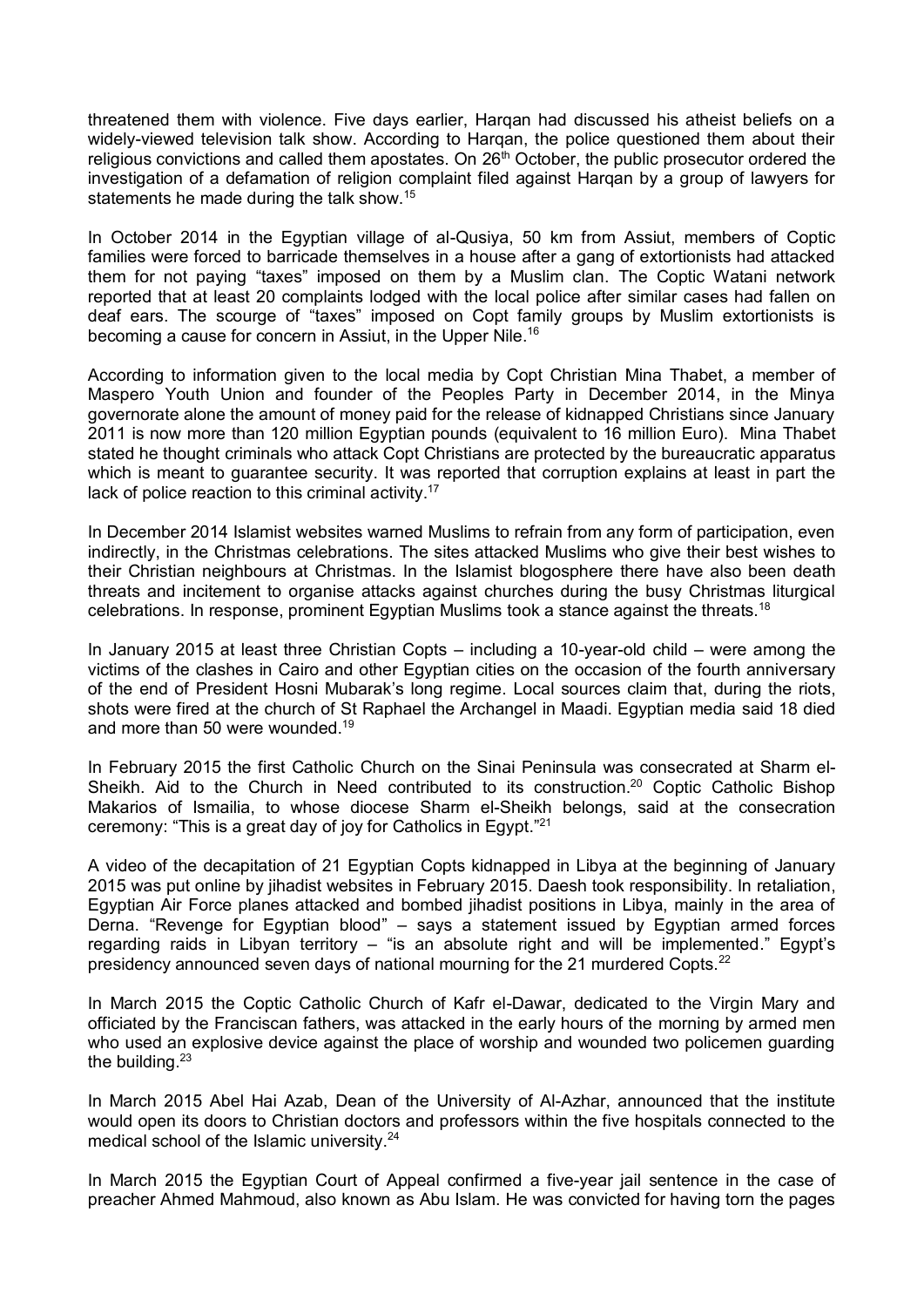of a Bible during a demonstration in 2012. Salafist militants set fire to the sacred text after it had been damaged by the preacher. The Egyptian Supreme Court has also condemned Abu Islam to pay a fine of about \$1,000. The confirmation of the sentence is relevant because the process against the preacher was the first filed in Egypt for a case of blasphemy against Christianity.<sup>25</sup>

In March 2015 the Ministry of Education announced that it had decided to remove and/or clarify passages from primary school textbooks, particularly Islamic education books, deemed to promote incitement and extremist ideology.<sup>26</sup>

In April 2015, an Egyptian court sentenced about 70 people to life imprisonment for burning a church in the village of Kafr Hakim outside Cairo.<sup>27</sup>

In Egypt, efforts to "renew religious speech" and therefore "dry up the sources" of extremism and terrorism, "are still not sufficient". This is what Egyptian President Abdel Fattah al-Sisi said in a speech broadcast nationally in May 2015. He urged the Islamic University of Al-Azhar and other national religious institutions to do more in this area, since it had the potential for major impact in Egypt and nearby countries. About four months earlier, in a speech to scholars and religious leaders at Al-Azhar University, President al-Sisi urged the religious leaders of Islam to promote "a religious revolution" in order to eradicate bigotry and replace it with a "more enlightened vision of the world". 28

In October 2015, at least 10 Copts were wounded during clashes in the town of Samalut, Minya Governorate. Several shops and homes were badly damaged but nobody died.<sup>29</sup>

Attacks against places of worship "go against the authentic Islamic religion and its teachings of tolerance", but fail to undermine the unity of the Egyptian people. This is how Ahmed al-Tayyeb, Grand Imam of Al-Azhar, condemned the attack carried out in November 2015 against a church in Cairo belonging to the Evangelical Coptic community. In the attack, men on motorcycles shot members of the security forces who were guarding the Christian place of worship, in the Giza district of Cairo, seriously injuring a policeman.<sup>30</sup>

In January 2016 President al-Sisi attended the Coptic Christmas Eve Mass celebrated by the Coptic Orthodox Patriarch Tawadros II. During his greetings, al-Sisi is also reported to have made reference to the attacks on the churches and Christian communities in Egypt carried out by extremist groups. He apologised for the delay in the repair of churches destroyed during the riots in August 2013, when about 80 institutions and Christian places of worship were attacked and devastated by gangs of thugs linked to the Muslim Brotherhood and the Salafists. A year earlier, al-Sisi attended Christmas Mass in the same cathedral. That was the first time an Egyptian President attended a Christmas service. 31

That same month, Egypt's parliament convened, consisting of 596 members, including an unprecedented 36 Christians.<sup>32</sup>

In January 2016, 10 Coptic men were arrested while they were building a wall for the Coptic Church in the village of Abu Hennis, near the city of Salamout, in the governorate of Minya. The news was reported by the Coptic Orthodox Diocese of Salamout, saying that the arrests were made on the grounds that the workers did not present legal authorisations for the construction of the wall.<sup>33</sup>

In January 2016 the court of Beni Mazar sentenced a Coptic teacher convicted on charges of insulting Islam to three years in prison. The episode happened last spring at a village school in Nasiriyya, near the town of Beni Mazar, in Minya province. Four of the students were arrested for having shown a video, filmed with a mobile phone, in which they mimicked the scene of the slaughter of a faithful Muslim in an attitude of prayer. It is said to have imitated the horrific executions committed by Daesh jihadists. The brief video sparked anger. The teacher held partly to blame for the film had already been forced to leave Nasiriyya village with his family.<sup>34</sup> At the end of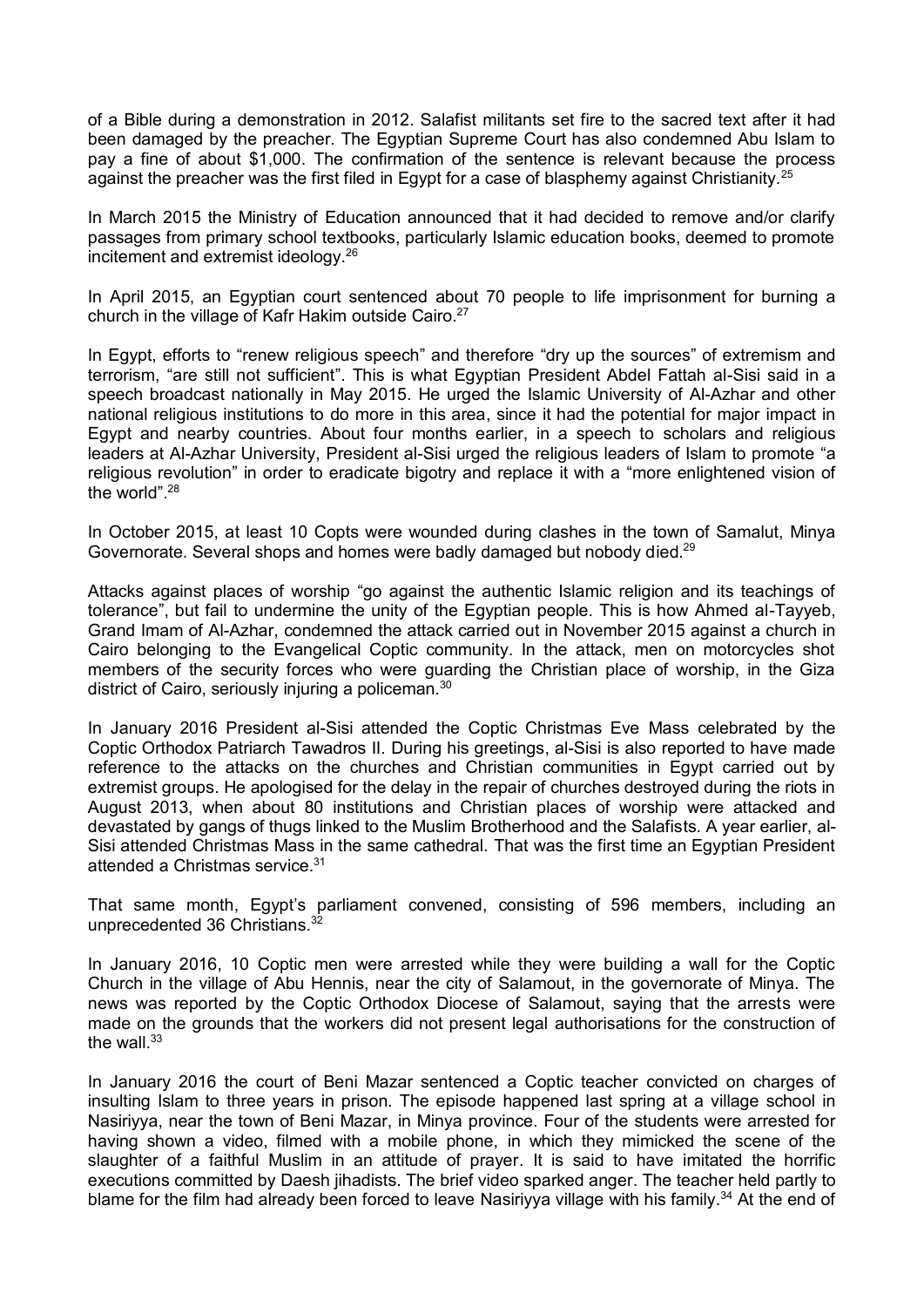February 2016 the Egyptian Court in Minya passed a heavy sentence against the students: three were given five years in prison and the fourth, not yet 18, will go to a guarded residence for juvenile offenders.<sup>35</sup> In March 2016 the Justice Ministers promised a "solution" for Coptic students punished for offending Islam.

In March 2016 the court for misdemeanours in Cairo rejected the appeal filed by writer and blogger Fatima Naoot against a conviction for blasphemy she had received the previous January. The writer had been sentenced to three years in prison and payment of a fine of 20,000 Egyptian pounds (US\$ 2,550) for criticising the Islamic practice of sacrificing lambs, calves and sheep each year on the occasion of Eid al Adha, the "feast of sacrifice". The writer, currently on tour in Canada, became the second Egyptian public figure convicted of blasphemy in recent months. In December 2015, Beheri, an Islamic researcher, was convicted of blasphemy for expressing views considered offensive to Islam.<sup>36</sup>

In May 2016 the new text of the law on the construction of places of worship was issued in its predefinitive version, and will be discussed by the Egyptian Parliament. The draft legislation was delivered to the leaders of the Coptic Orthodox Church, so that they could evaluate the text and raise any objections. In autumn 2014, representatives of the main churches and Christian communities in Egypt had sent a memorandum to the leaders of the Egyptian government with suggestions and proposals. The underlying intention that inspired the proposals of the Christian leaders – according to Anba Antonios Aziz Mina, Coptic Catholic Bishop of Giza – was to "facilitate the implementation of streamlined and clear procedures that depend only on the law, and are to be subtracted to any kind of arbitrariness". According to the Churches' proposals, permits for the construction of places of Christian worship should be granted by the local municipal authorities – rather than involving the provincial or national authorities. This is reported to be the case for the construction of private buildings. The bureaucratic constraints that complicate the construction of new churches date back in part to the Ottoman period. In 1934, the Interior Ministry added the socalled "ten rules", which forbid, among other things, the building of new churches near schools, channels, government buildings, railways and residential areas. In many cases, the strict application of these rules has prevented the building of churches in cities and villages inhabited by Christians, especially in the rural areas of Upper Egypt.<sup>37</sup>

In May 2016 extremists burned down a church in Minya, Upper Egypt, according to a local Coptic Bishop. "St Mary's Church in the village of Esmaelia al-Bahreia was burned down completely after an attack carried out by extremists," said Bishop Macarius of Minya. Egyptian media, which reported the fire, have claimed that an electric short-circuit caused the incident. However, the bishop claimed the fire was arson. St Mary's Church was a makeshift church made from wood, located 6km north of Minya City. It was used in lieu of a "proper church" because of government restrictions: The bishop said: "The makeshift church has been used for worship for over a year... since a proper church is yet to be authorised by the government since 2009."<sup>38</sup>

The May 2016 meeting between Pope Francis and Ahmed al-Tayeb, the Grand Imam of the Sunni Al-Azhar University, held at the Vatican, prompted high hopes of bringing Christians and Muslims closer together. In an interview with Aid to the Church in Need, Father Rafic Greiche, from the Catholic Church in Egypt, said: "It was the first time that the Grand Imam of Al-Azhar University visited the Pope. It was clearly a very cordial meeting. You could see that from the body language and the familiarity between the Pope and the Grand Imam. We believe that this has broken the ice in the relations between the Vatican and Al-Azhar University." He added: "The resumption of official dialogue, which was suspended by Al-Azhar University in 2011, may not have been explicitly announced yet, but that is just a formality. I am firmly convinced that talks will resume." The most important Islamic institution of Egypt, which is highly respected throughout the Sunni world, had unilaterally suspended bilateral talks with the Holy See in 2011.<sup>39</sup>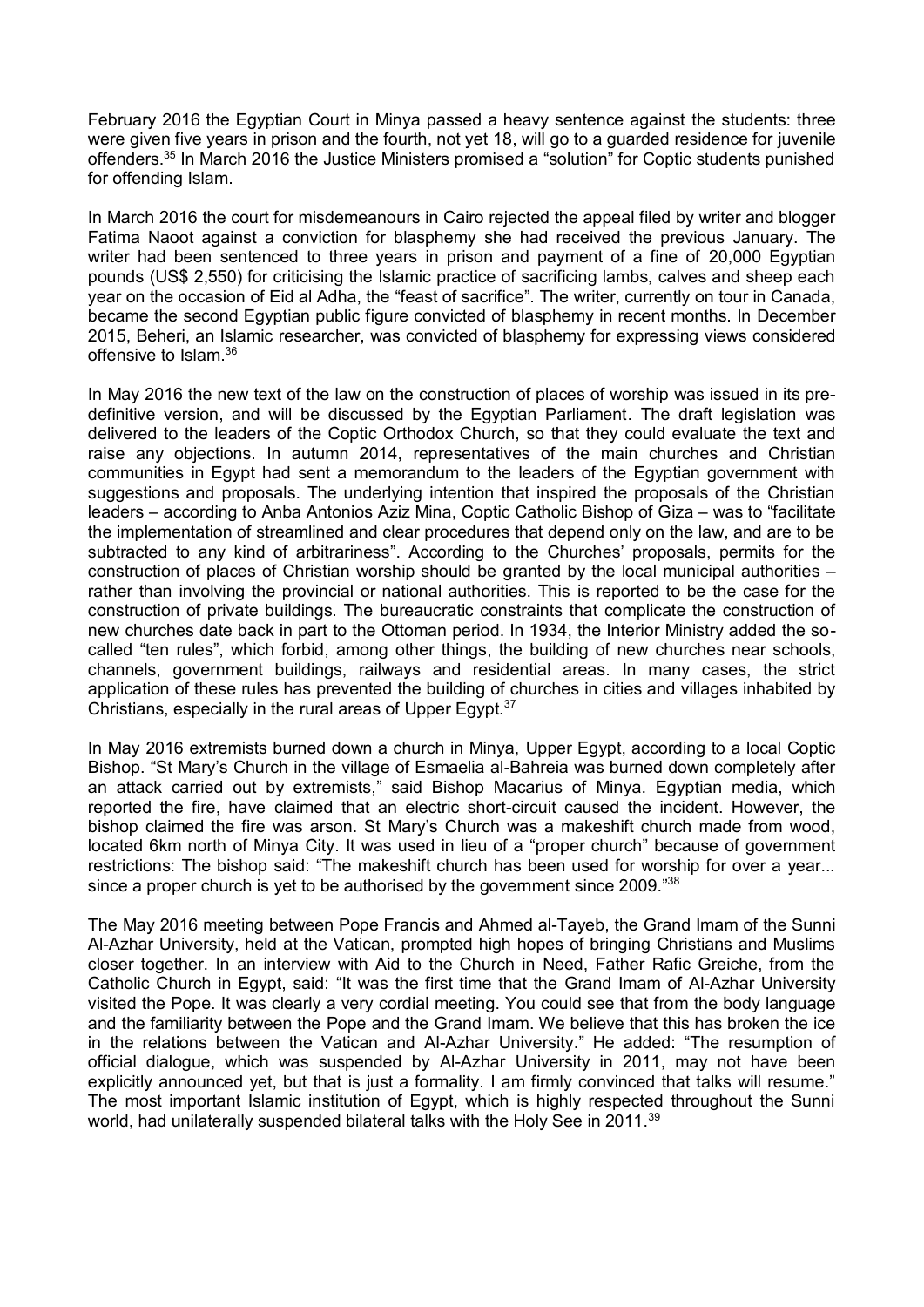## **Prospects for Religious Freedom**

The situation concerning religious freedom has improved since an upsurge of anti-Christian violence peaked in August 2013 with the attacks on nearly 80 churches and other Coptic centres including convents, schools and clinics.<sup>40</sup> Father Rafic Greiche, from the Catholic Church in Egypt, emphasised that the position of Christians in Egypt has improved vastly since Mohammed Morsi of the Muslim Brotherhood was ousted from the Presidency in July of 2013. In May 2016, Father Greiche said: "There is no comparison between the situation today and that during the government of the Muslim Brotherhood. Today, we have very good relations between Church leaders and government agencies. However, there are still many problems, of course. But it is my impression that Muslims are growing more aware of our situation." <sup>41</sup> President al-Sisi is sending encouraging signs for national unity of Muslims and Christians alike. His visits to the Coptic Christmas service in recent years are testament to it. Also the President's call for a reform of Islam has had a positive influence on public opinion. The new constitution of 2014 is also a step in the right direction. That said, often laws and government policies discriminating against non-Muslims remain unchanged. Also, deeply rooted social intolerance and discrimination of non-Muslims, especially Christians, remains a serious societal problem, especially in Upper Egypt. Christians are often victims of crimes such as blackmail and kidnapping, encouraged by a climate of impunity. And, given the focus on the traditional monotheistic religions, atheists and groups such as the Baha'i face daunting societal and governmental challenges.

There are signs of a change of approach in institutions such as the Sunni Al-Azhar University. But a lot still has to be done. Coptic Catholic Bishop Youssef Aboul-Kheir told Aid to the Church in Need: "The Al-Azhar University is regarded as a moderate force. But in fact there are many things in its teachings and programmes which are anything but moderate. For example, the use of force in cases of apostasy by Muslims is justified. This is in contradiction to moderate views. The Al-Azhar University must correct its programme."<sup>42</sup>

**.** 

- <sup>4</sup> BBC Egypt Country Profile (6 November 2015) http://www.bbc.co.uk/news/world-africa-13313370
- <sup>5</sup> http://www.fides.org/en/news/38092-

<sup>12</sup> Oliver Maksan, Aid to the Church in Need interview with Bishop Adel Zaky reported in Independent Catholic News, 3<sup>rd</sup> June 2014 - http://www.indcatholicnews.com/news.php?viewStory=24878

<sup>1</sup> Coptic

<sup>2</sup> http://www.thearda.com/internationalData/countries/Country\_73\_2.asp

<sup>3</sup> Pew Research Center http://www.pewresearch.org/

AFRICA\_EGYPT\_Condolences\_of\_the\_Council\_of\_Christian\_Churches\_for\_the\_assassination\_of\_Attorney\_General#.V y4Fnp3wCM8

<sup>&</sup>lt;sup>6</sup> https://www.constituteproject.org/constitution/Egypt\_2014.pdf

<sup>7</sup> ACN news January 2014

<sup>8</sup> U.S. International Religious Freedom Report for 2014

<sup>&</sup>lt;sup>9</sup> ibid.

<sup>10</sup> Ibid.

<sup>&</sup>lt;sup>11</sup> Fides, 9<sup>th</sup> June 2014 - http://www.fides.org/en/news/35864-

AFRICA\_EGYPT\_New\_President\_al\_Sisi\_enhances\_the\_role\_of\_the\_Coptic\_Church\_in\_the\_past\_and\_present\_of\_the \_nation#.V2g8m4-cGax

<sup>13</sup> ACN news May 2014

<sup>14</sup> http://www.fides.org/en/news/36416-

AFRICA\_EGYPT\_Kidnappings\_continue\_to\_the\_detriment\_of\_the\_Copts\_a\_dentist\_kidnapped\_killed#.Vy4cDJ3wCM8 <sup>15</sup> U.S. International Religious Freedom Report for 2014

<sup>16</sup> http://www.fides.org/en/news/36474-

AFRICA\_EGYPT\_Intimidation\_against\_Copts\_who\_do\_not\_pay\_their\_taxes\_to\_a\_Muslim\_clan#.Vy4bPp3wCM8 <sup>17</sup> http://www.fides.org/en/news/36931-

AFRICA\_EGYPT\_In\_Minya\_Governatorate\_in\_4\_years\_some\_120\_million\_Egyptian\_pounds\_paid\_in\_ransom\_for\_kidn apped\_Christians#.Vy4aDJ3wCM8

http://www.fides.org/en/news/37006-

AFRICA\_EGYPT\_Islamist\_threats\_against\_the\_Christmas\_celebration\_Muslim\_leaders\_we\_defend\_the\_churches\_toge ther\_with\_Christians#.Vy4ZC53wCM8

<sup>19</sup> http://www.fides.org/en/news/37161-

AFRICA\_EGYPT\_Copts\_killed\_and\_churches\_attacked\_in\_the\_riots\_on\_January\_25#.Vy4YJZ3wCM8

<sup>20</sup> http://members4.boardhost.com/acnaus/msg/1424232054.html